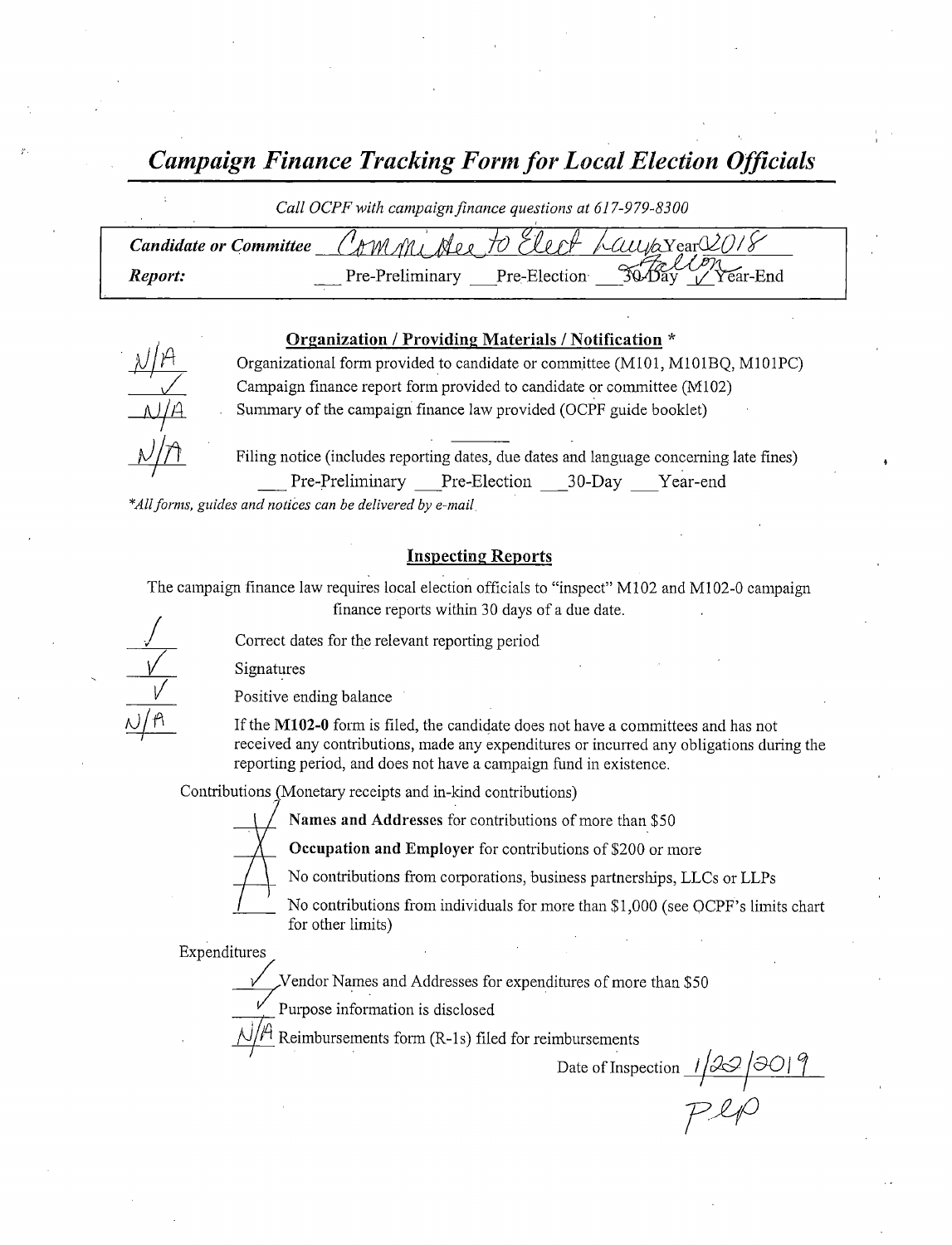| C E Foyne CRF M 102: Campaign Finance Report<br>E.<br><b>Municipal Form</b><br>JAN 2 2 2019<br><b>Office of Campaign and Political Finance</b>                                                                                                                                                                                                                                                                                                                                                                                                                                                                                                                                                                              |                                                                           |  |  |  |  |
|-----------------------------------------------------------------------------------------------------------------------------------------------------------------------------------------------------------------------------------------------------------------------------------------------------------------------------------------------------------------------------------------------------------------------------------------------------------------------------------------------------------------------------------------------------------------------------------------------------------------------------------------------------------------------------------------------------------------------------|---------------------------------------------------------------------------|--|--|--|--|
| Commonwealth<br>of Massachusetts<br>CITY CLERKS OFFICE<br>NORTHAMPTON, MA 01060<br><del>Beginn</del> ing Date:<br>Fill in Reporting Period dates:                                                                                                                                                                                                                                                                                                                                                                                                                                                                                                                                                                           | File with: City or Town Clerk or Election Commission<br>Ending Date:<br>3 |  |  |  |  |
| Type of Report: (Check one)<br>$\Box$ 30 day after election<br>8th day preceding preliminary<br>8th day preceding election                                                                                                                                                                                                                                                                                                                                                                                                                                                                                                                                                                                                  | $\mathbb{X}$ year-end report<br>dissolution<br>$\Box$                     |  |  |  |  |
| Committee to Elect Laura Itallon<br><u>aura</u><br>Committee Name<br>Candidate Full Name (if applicable)<br>HOOPS<br>Northampton School Committee Word2<br>ohn<br>Office Sought and District<br>Name of Committee Treasurer<br>12 Marsasoit St Northampton MA 01060<br>12 Massasoit St Northcompton MA 01060<br><b>Committee Mailing Address</b><br>E-mail: aura ann fallon Chotmail. com<br>$E$ -mail: $[Quura - ann - Fallom \odot Motrmi].$ com<br>Phone # (optional): 732-673-3320<br>Phone # (optional):                                                                                                                                                                                                               |                                                                           |  |  |  |  |
| <b>SUMMARY BALANCE INFORMATION:</b>                                                                                                                                                                                                                                                                                                                                                                                                                                                                                                                                                                                                                                                                                         |                                                                           |  |  |  |  |
| Line 1: Ending Balance from previous report                                                                                                                                                                                                                                                                                                                                                                                                                                                                                                                                                                                                                                                                                 | 29.94                                                                     |  |  |  |  |
| Line 2: Total receipts this period (page 3, line 11)                                                                                                                                                                                                                                                                                                                                                                                                                                                                                                                                                                                                                                                                        |                                                                           |  |  |  |  |
| Line 3: Subtotal (line 1 plus line 2)                                                                                                                                                                                                                                                                                                                                                                                                                                                                                                                                                                                                                                                                                       |                                                                           |  |  |  |  |
| Line 4: Total expenditures this period (page 5, line 14)                                                                                                                                                                                                                                                                                                                                                                                                                                                                                                                                                                                                                                                                    |                                                                           |  |  |  |  |
| Line 5: Ending Balance (line 3 minus line 4)                                                                                                                                                                                                                                                                                                                                                                                                                                                                                                                                                                                                                                                                                |                                                                           |  |  |  |  |
| Line 6: Total in-kind contributions this period (page 6)                                                                                                                                                                                                                                                                                                                                                                                                                                                                                                                                                                                                                                                                    |                                                                           |  |  |  |  |
| Line 7: Total (all) outstanding liabilities (page 7)                                                                                                                                                                                                                                                                                                                                                                                                                                                                                                                                                                                                                                                                        |                                                                           |  |  |  |  |
| Line 8: Name of bank(s) used:<br>Kank<br>Orence                                                                                                                                                                                                                                                                                                                                                                                                                                                                                                                                                                                                                                                                             |                                                                           |  |  |  |  |
| <b>Affidavit of Committee Treasurer:</b><br>I certify that I have examined this report including attached schedules and it is, to the best of my knowledge and belief, a true and complete statement of all campaign finance<br>activity, including all contributions, loans, receipts, expenditures, disbursements, in-kind contributions and liabilities for this reporting period and represents the campaign<br>finance activity of all persons acting under the authority or on behalf of this committee in accordance with the requirements of M.G.L. c. 55.<br>Date:<br>Signed under the penalties of perjury:<br>(Treasurer's signature)<br>FOR CANDIDATE FILINGS ONLY:/ Affidavit of Candidate: (check 1 box only) |                                                                           |  |  |  |  |
| Candidate with Committee and no activity independent of the committee<br>I certify that I have examined this report including attached schedules and it is, to the best of my knowledge and belief, a true and complete statement of all campaign finance<br>Ì<br>activity, of all persons acting under the authority or on behalf of this committee in accordance with the requirements of M.G.L. c. 55. I have not received any contributions,<br>incurred any liabilities nor made any expenditures on my behalf during this reporting period.                                                                                                                                                                           |                                                                           |  |  |  |  |
| Candidate without Committee OR Candidate with independent activity filing separate report<br>I certify that I have examined this report including attached schedules and it is, to the best of my knowledge and belief, a true and complete statement of all campaign<br>finance activity, including contributions, loans, receipts, expenditures, disbursements, in-kind contributions and liabilities for this reporting period and represents the<br>campaign finance activity of all persons acting under the authority or on behalf of this committee in accordance with the requirements of M.G.L. c. 55.                                                                                                             |                                                                           |  |  |  |  |
| Signed under the penalties of perjury:<br>(Candidate's signature)                                                                                                                                                                                                                                                                                                                                                                                                                                                                                                                                                                                                                                                           |                                                                           |  |  |  |  |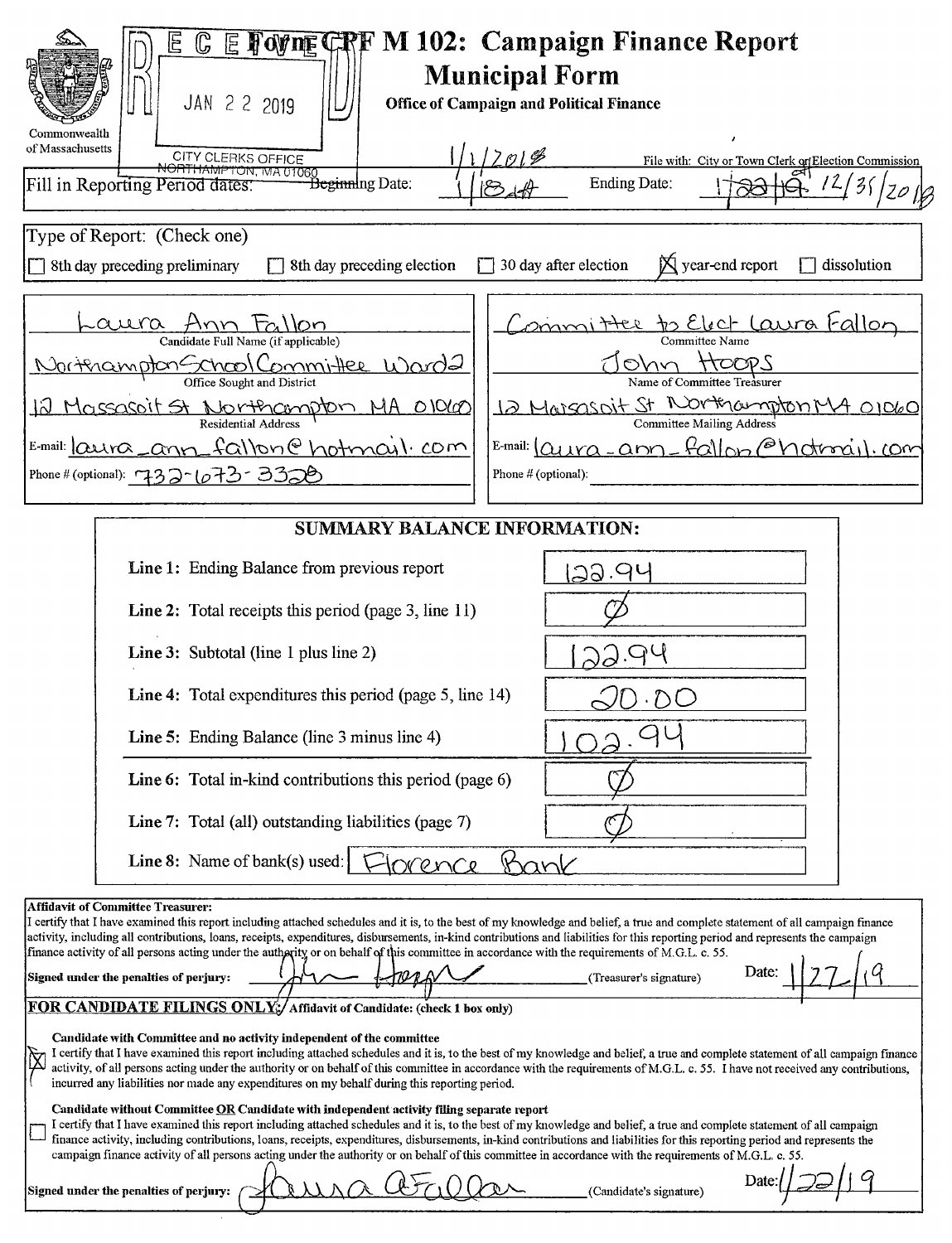### SCHEDULE A: RECEIPTS

M.G.L. c. 55 requires that the name and residential address be reported, in alphabetical order, for all receipts over \$50 in a calendar year. Committees must keep detailed accounts and records of all receipts, but need only itemize those receipts over \$50. In addition, the occupation and employer must be reported for all persons who contribute \$200 or more in a calendar year.

A" Schedule A: Receipts" attachment is available to complete, print and attach to this report, if additional pages are required to report all receipts. Please include your committee name and a page number on each page.)

| Date Received                                              | <b>Name and Residential Address</b><br>(alphabetical listing required) | Amount                                                 | Occupation & Employer<br>(for contributions of \$200 or more) |
|------------------------------------------------------------|------------------------------------------------------------------------|--------------------------------------------------------|---------------------------------------------------------------|
|                                                            |                                                                        |                                                        |                                                               |
|                                                            |                                                                        |                                                        |                                                               |
|                                                            |                                                                        |                                                        |                                                               |
|                                                            |                                                                        |                                                        |                                                               |
|                                                            |                                                                        |                                                        |                                                               |
|                                                            |                                                                        |                                                        |                                                               |
|                                                            |                                                                        |                                                        |                                                               |
|                                                            |                                                                        |                                                        |                                                               |
|                                                            |                                                                        |                                                        |                                                               |
|                                                            |                                                                        |                                                        |                                                               |
|                                                            |                                                                        |                                                        |                                                               |
|                                                            |                                                                        |                                                        |                                                               |
| Line 9: Total Receipts over \$50 (or listed above)         |                                                                        |                                                        |                                                               |
| Line 10: Total Receipts \$50 and under* (not listed above) |                                                                        |                                                        |                                                               |
| Line 11: TOTAL RECEIPTS IN THE PERIOD                      |                                                                        | Enter on page 1, line 2<br>$\left  \leftarrow \right $ |                                                               |

<sup>\*</sup> If you have itemized receipts of \$50 and under, include them in line 9. Line 10 should include only those receipts not itemized above.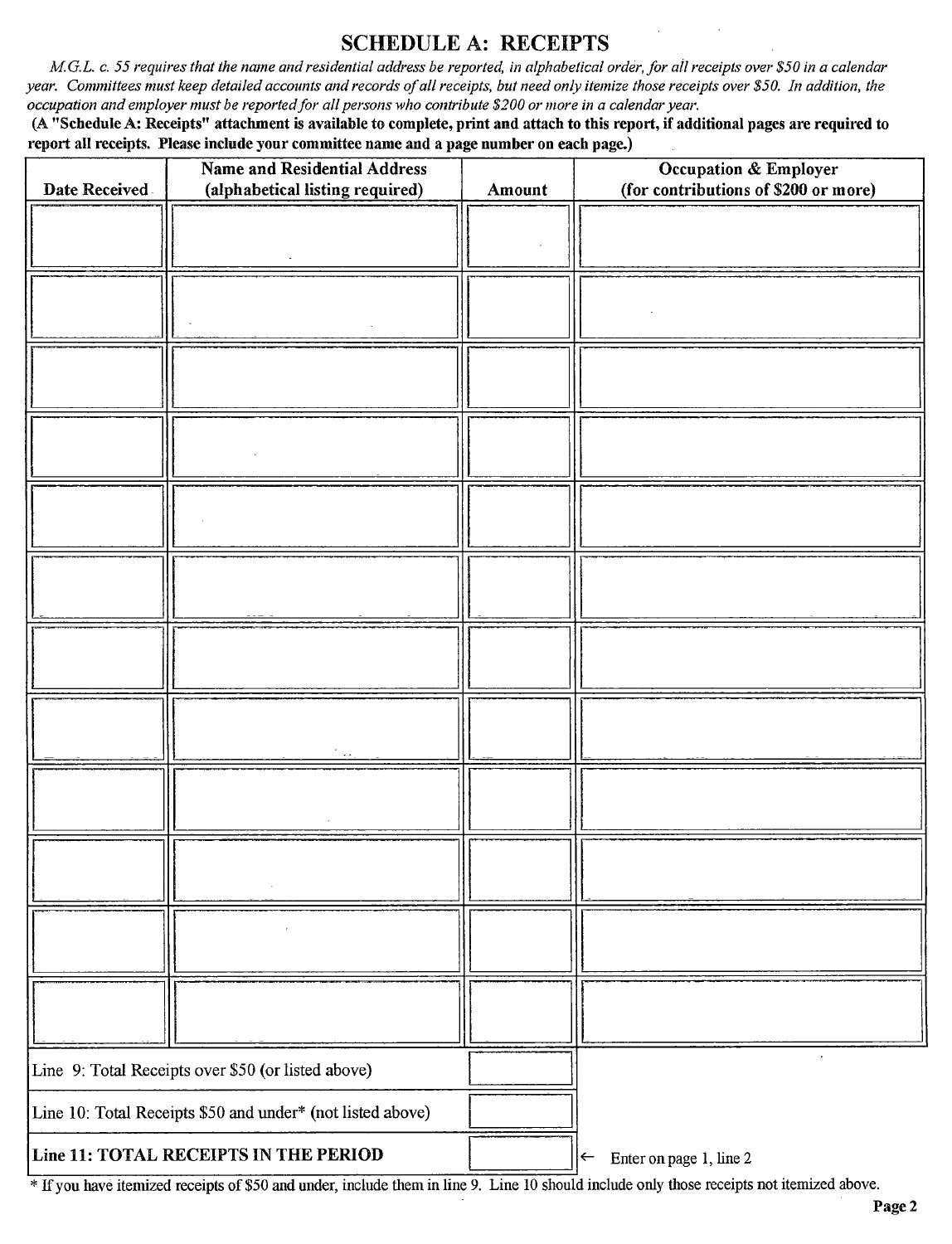### SCHEDULE A: RECEIPTS (continued)

| <b>Date Received</b>                                       | <b>Name and Residential Address</b><br>(alphabetical listing required) | Amount | <b>Occupation &amp; Employer</b><br>(for contributions of \$200 or more) |
|------------------------------------------------------------|------------------------------------------------------------------------|--------|--------------------------------------------------------------------------|
|                                                            |                                                                        |        |                                                                          |
|                                                            |                                                                        |        |                                                                          |
|                                                            |                                                                        |        |                                                                          |
|                                                            |                                                                        |        |                                                                          |
|                                                            |                                                                        |        |                                                                          |
|                                                            |                                                                        |        |                                                                          |
|                                                            |                                                                        |        |                                                                          |
|                                                            |                                                                        |        |                                                                          |
|                                                            |                                                                        |        |                                                                          |
|                                                            |                                                                        |        |                                                                          |
|                                                            |                                                                        |        |                                                                          |
|                                                            |                                                                        |        |                                                                          |
|                                                            |                                                                        |        |                                                                          |
| Line 9: Total Receipts over \$50 (or listed above)         |                                                                        |        |                                                                          |
| Line 10: Total Receipts \$50 and under* (not listed above) |                                                                        |        |                                                                          |
| Line 11: TOTAL RECEIPTS IN THE PERIOD                      |                                                                        |        | Enter on page 1, line 2<br>$\leftarrow$                                  |

<sup>\*</sup> If you have itemized receipts of \$50 and under, include them in line 9. Line 10 should include only those receipts not itemized above.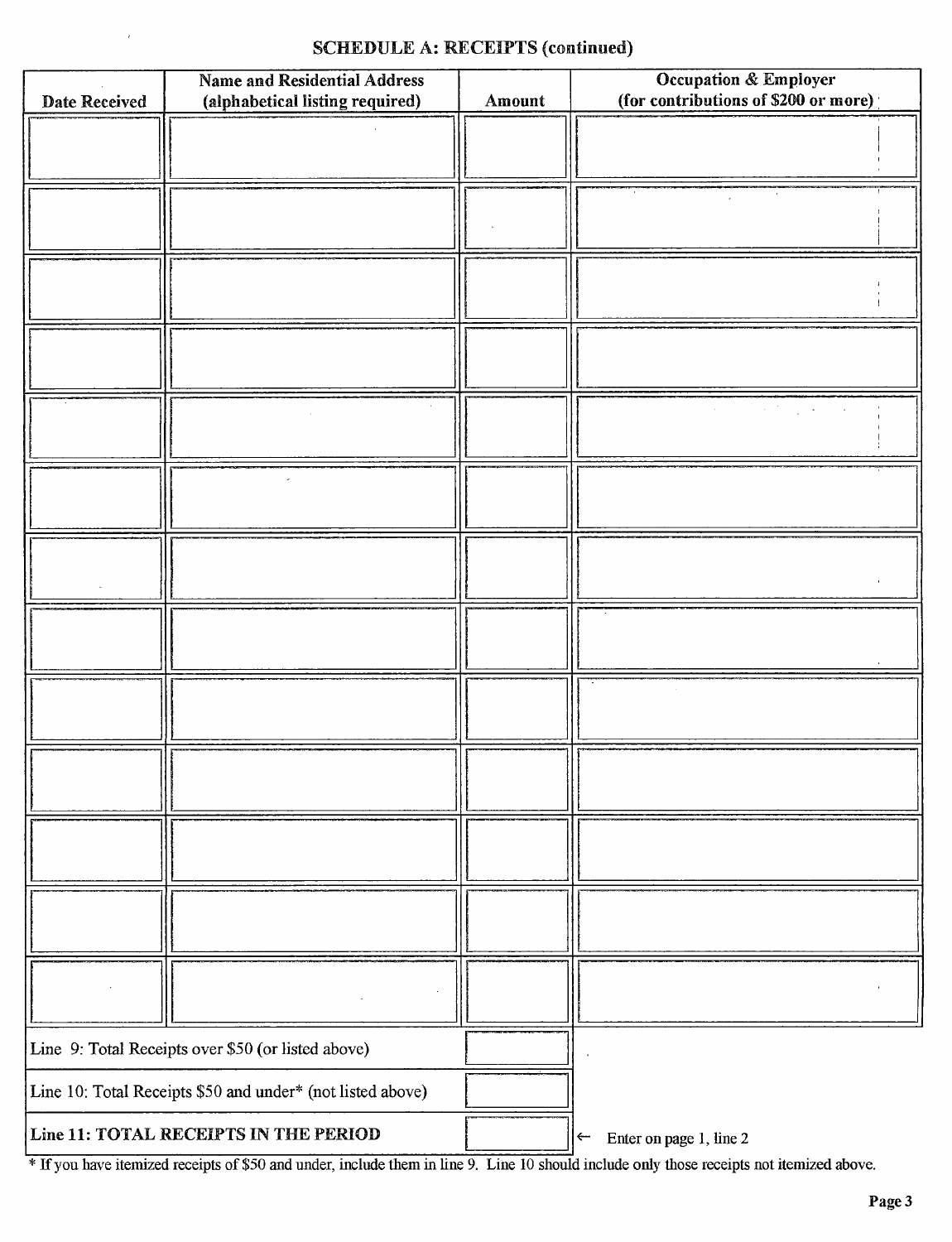## **SCHEDULE B: EXPENDITURES**

M.G.L. c. 55 requires committees to list, in alphabetical order, all expenditures over \$50 in a reporting period. Committees must keep detailed accounts and records of all expenditures, but need only itemize those over \$50. Expenditures \$50 and under may be added together, from committee records, and reported on line 13.

(A "Schedule B: Expenditures" attachment is available to complete, print and attach to this report, if additional pages are required to report all expenditures. Please include your committee name and a page number on each page.)

| Date Paid     | <b>To Whom Paid</b><br>(alphabetical listing) | <b>Address</b>                                                                   | <b>Purpose of Expenditure</b> | Amount                         |
|---------------|-----------------------------------------------|----------------------------------------------------------------------------------|-------------------------------|--------------------------------|
| 1130          | Florena Bank                                  | DO BOX 60700<br>Florence, MA DIOGAL                                              | Account<br>Inactivity Fee     | 40.00                          |
| $\frac{1}{2}$ | Florence Bank                                 | PO BOX 60700<br>Elorence Ma Orbell Inactivity Fee                                | Account                       | 10.00                          |
|               |                                               |                                                                                  |                               |                                |
|               |                                               |                                                                                  |                               |                                |
|               |                                               |                                                                                  |                               |                                |
|               |                                               |                                                                                  |                               |                                |
|               |                                               |                                                                                  |                               |                                |
|               |                                               |                                                                                  |                               |                                |
|               |                                               |                                                                                  |                               |                                |
|               |                                               |                                                                                  |                               |                                |
|               |                                               |                                                                                  |                               |                                |
|               |                                               |                                                                                  |                               |                                |
|               |                                               | Line 12: Total Expenditures over \$50 (or listed above)                          |                               |                                |
|               |                                               | Line 13: Total Expenditures \$50 and under* (not listed above)                   |                               | 40<br>ÒN                       |
|               |                                               | Enter on page 1, line $4 \rightarrow$ [Line 14: TOTAL EXPENDITURES IN THE PERIOD |                               | $\mathbb{C}^{\mathbb{Z}}$<br>M |

\* If you have itemized expenditures of \$50 and under, include them in line 12. Line 13 should include only those expenditures not itemized above.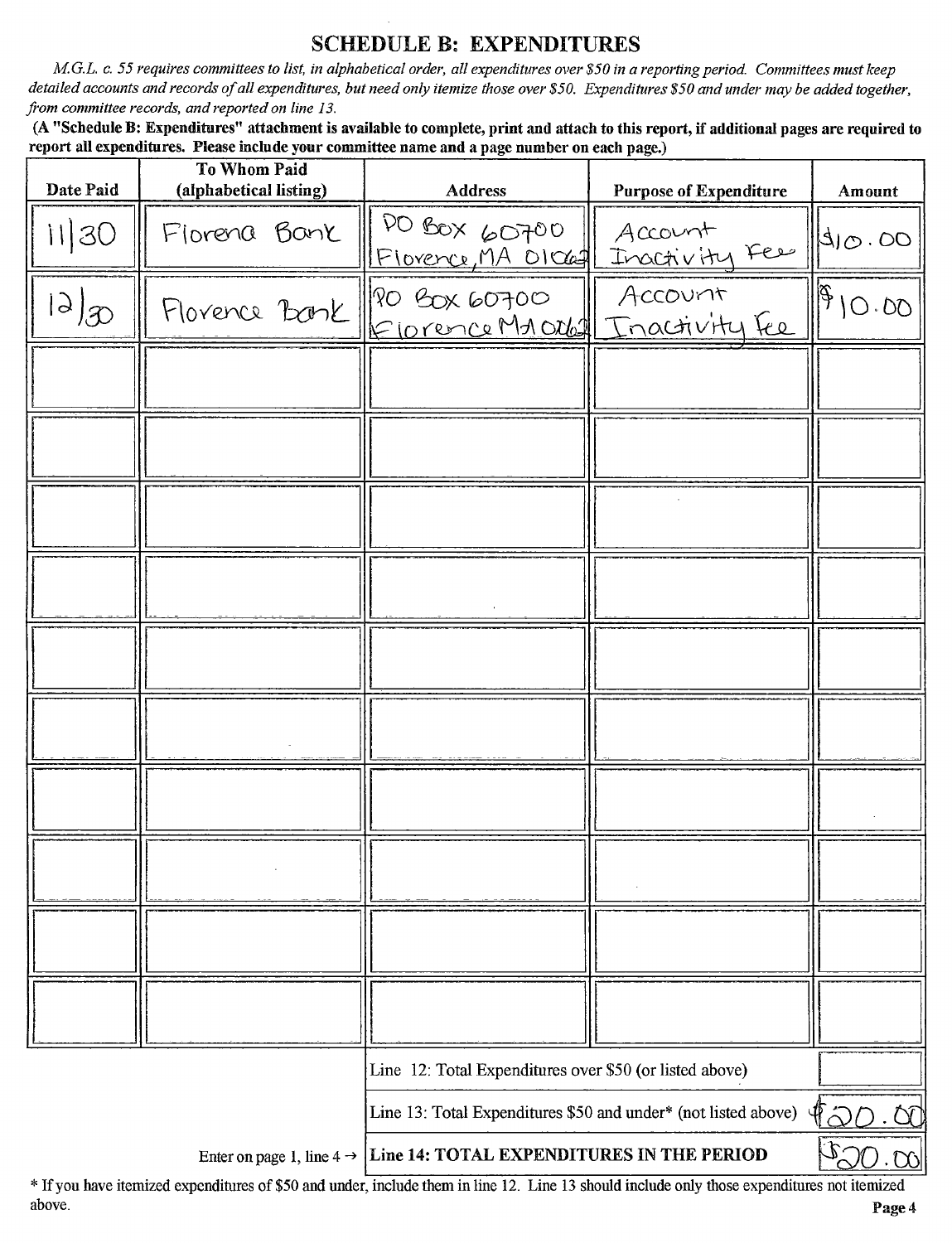## SCHEDULE B: EXPENDITURES (continued)

| Date Paid                                         | To Whom Paid<br>(alphabetical listing) | Address                                                                         | <b>Purpose of Expenditure</b> | Amount |
|---------------------------------------------------|----------------------------------------|---------------------------------------------------------------------------------|-------------------------------|--------|
|                                                   |                                        |                                                                                 |                               |        |
|                                                   |                                        |                                                                                 |                               |        |
|                                                   |                                        |                                                                                 |                               |        |
|                                                   |                                        |                                                                                 |                               |        |
|                                                   |                                        |                                                                                 |                               |        |
|                                                   |                                        |                                                                                 |                               |        |
|                                                   |                                        |                                                                                 |                               |        |
|                                                   |                                        |                                                                                 |                               |        |
|                                                   |                                        |                                                                                 |                               |        |
|                                                   |                                        |                                                                                 |                               |        |
|                                                   |                                        |                                                                                 |                               |        |
|                                                   |                                        |                                                                                 |                               |        |
|                                                   |                                        |                                                                                 |                               |        |
|                                                   |                                        |                                                                                 |                               |        |
| Line 12: Expenditures over \$50 (or listed above) |                                        |                                                                                 |                               |        |
|                                                   |                                        | Line 13: Expenditures \$50 and under* (not listed above)                        |                               |        |
| $\frac{1}{2}$ , $\frac{1}{2}$                     |                                        | Enter on page 1, line $4 \rightarrow$ Line 14: TOTAL EXPENDITURES IN THE PERIOD |                               |        |

Ifyou have itemized expenditures of\$50 and under, include them in line 12. Line <sup>13</sup> should include only those expenditures not itemized above.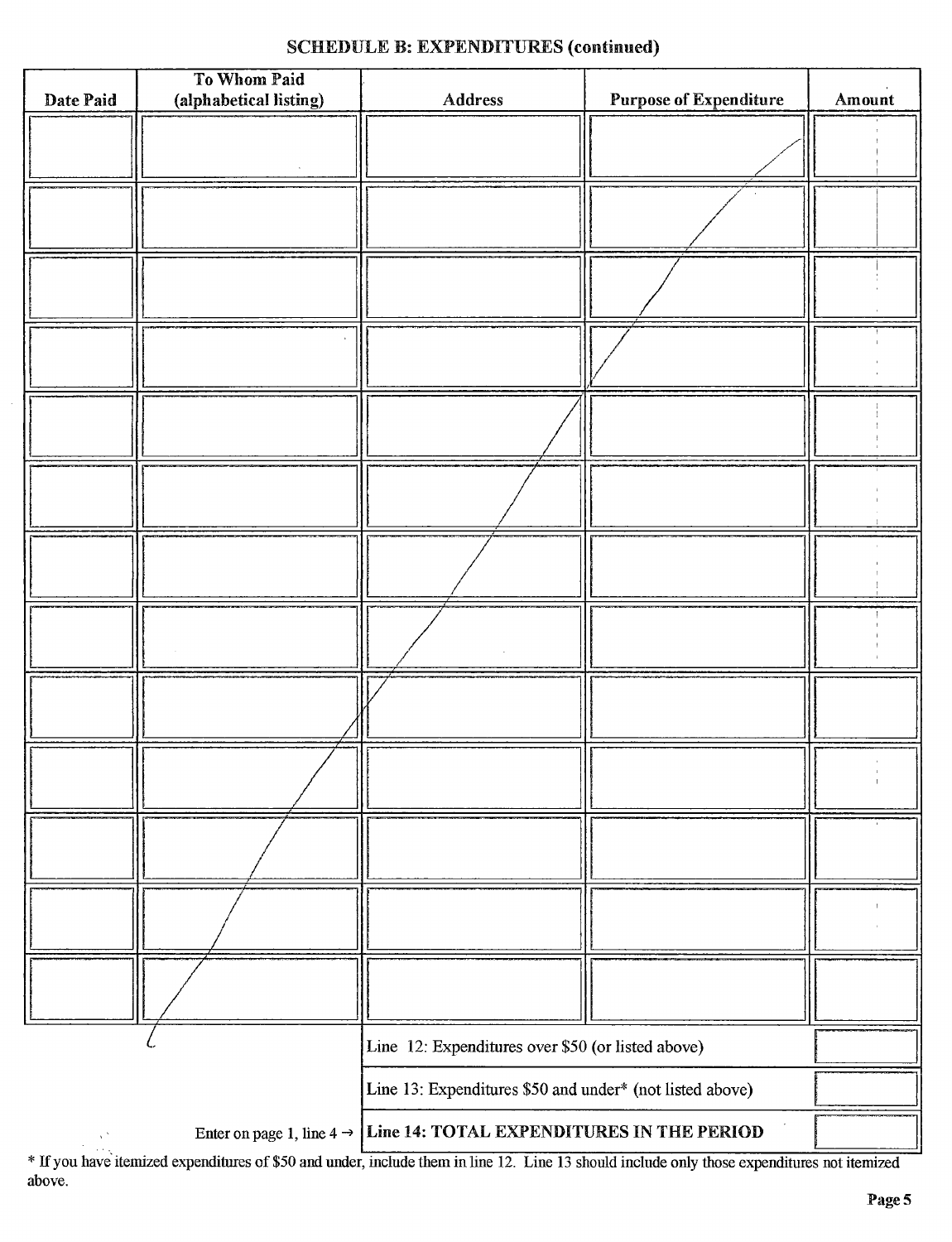## SCHEDULE C: "IN-KIND" CONTRIBUTIONS

Please itemize contributors who have made in-kind contributions of more than \$50. In-kind contributions \$50 and under may be added together from the committee's records and included in line 6 on page 1.

| <b>Date Received</b> | From Whom Received* | <b>Residential Address</b>                                                 | <b>Description of Contribution</b> | Value |
|----------------------|---------------------|----------------------------------------------------------------------------|------------------------------------|-------|
|                      |                     |                                                                            |                                    |       |
|                      |                     |                                                                            |                                    |       |
|                      |                     |                                                                            |                                    |       |
|                      |                     |                                                                            |                                    |       |
|                      |                     |                                                                            |                                    |       |
|                      |                     |                                                                            |                                    |       |
|                      |                     |                                                                            |                                    |       |
|                      |                     |                                                                            |                                    |       |
|                      |                     |                                                                            |                                    |       |
|                      |                     |                                                                            |                                    |       |
|                      |                     |                                                                            |                                    |       |
|                      |                     |                                                                            |                                    |       |
|                      |                     |                                                                            |                                    |       |
|                      |                     |                                                                            |                                    |       |
|                      |                     |                                                                            |                                    |       |
|                      |                     |                                                                            |                                    |       |
|                      |                     |                                                                            |                                    |       |
|                      |                     |                                                                            |                                    |       |
|                      |                     |                                                                            |                                    |       |
|                      |                     |                                                                            |                                    |       |
|                      |                     |                                                                            |                                    |       |
|                      |                     |                                                                            |                                    |       |
|                      |                     | Line 15: In-Kind Contributions over \$50 (or listed above)                 |                                    |       |
|                      |                     | Line 16: In-Kind Contributions \$50 $\&$ under (not listed above)          |                                    |       |
|                      |                     | Enter on page 1, line $6 \rightarrow$ Line 17: TOTAL IN-KIND CONTRIBUTIONS |                                    |       |

\* If an in-kind contribution is received from a person who contributes more than \$50 in a calendar year, you must report the name and address of the contributor; in addition, if the contribution is \$200 or more, you must also report the contributor's occupation and employer. Page 6